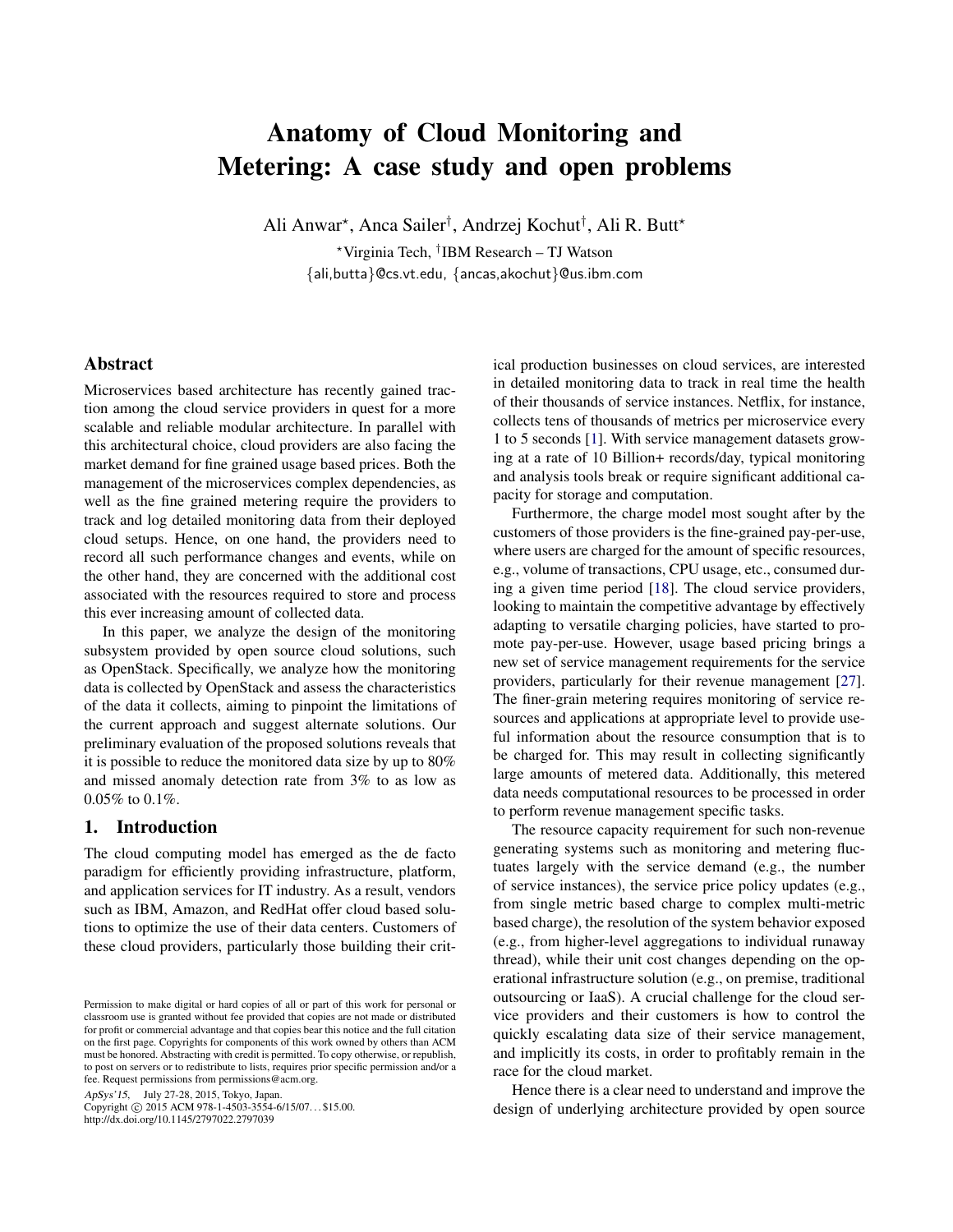cloud solutions, such as OpenStack, to efficiently carry out monitoring and metering tasks. In this paper, we present a deep analysis of how OpenStack facilitates monitoring and metering. We specifically focus on how the monitoring data is collected by OpenStack and by analyzing the collected data we identify open problems in OpenStack. Furthermore, we also present solutions for those open problems and discuss the challenges therein.

# 2. OpenStack – Ceilometer Background

In OpenStack, Ceilometer [\[3\]](#page-6-3) is the module that provides an infrastructure to collect detailed measurements about resources managed by OpenStack. The main components of ceilometer can be divided into two categories, namely agents, e.g., compute agents, central agents, etc., and services, e.g., collector service, API service, etc. The compute agents poll the local libvirt daemon to fetch resource utilization of launched VMs and emit this data as AMQP [\[2\]](#page-6-4) notifications on the message bus called Ceilometer bus. Similarly, central agents poll the public RESTful APIs of Open-Stack services, such as Cinder and Glance, to track resources and emit this data onto the OpenStack's common message bus called Notification bus. On the other hand, the collector service collects the AMQP notifications from the agents and other OpenStack services, and dispatches the collected information to the metering database. Finally, the job of the API service is to present aggregated metering data to the billing engine. In Ceilometer, resource usage measurement, e.g., CPU utilization, Disk Read Bytes, etc., is done by meters or counters. Typically there is a meter for each resource being tracked, and there is a separate meter for each instance of the resource. It is important to note that the lifetime of a meter is decoupled from the associated resource, and a meter continues to exist even after the resource it was tracking has been terminated [\[3\]](#page-6-3). Each data item collected by a meter is referred to as a "sample," and consists of a timestamp to mark the time of collected data, and a volume that records the value. The polling interval between two events is specified in the pipeline.yaml file and can be adjusted according to the cloud provider requirements. Once configured, the same polling interval is used to monitor all the instances launched in that particular setup, unless the cloud provider manually changes it.

# 3. Open Problems in Cloud Monitoring

In this section we present our analysis of how monitoring and metering has been implemented in OpenStack and pinpoint existing problems.

### <span id="page-1-3"></span>3.1 Constant polling frequency

The frequency at which samples are collected for a certain meter is called the polling frequency for that meter. Open-Stack allows cloud service providers to manually configure the polling frequency for different types of meters, however, once configured it remains constant unless updated manually. Hence, cloud service providers end up collecting large

<span id="page-1-0"></span>

| # of VMs | Duration |
|----------|----------|
| 737      | 3 months |
| 400      | 8 days   |
| 999      | 3 months |
| 1223     | 3 months |
|          |          |

Table 1: Range of IBM production servers used in our study.

amounts of close to identical samples often carrying information of low significance about the usage or state of the tracked resource. This results in high storage volume and increased computational resource requirements to first collect and then process the collected data in view of metering, incident, or problem management purposes, to name a few. To understand the problem and potential solutions, lets assume a concrete case where the utilization of a certain resource remains constant at a specific value for 5 hours. Assuming the polling frequency is per second, we collect in total 18000 samples. From the metering point of view this same information would have been inferred from data collected according to a polling frequency of one or a few samples  $<sup>1</sup>$  per hour.</sup> If we scale this calculation to hundreds of metrics on thousands VMs in a typical cloud setup, the problem increases by many folds.

The logical question to ask is how prevalent is in a typical cloud environment this scenario where the resource utilization remains unchanged? To answer this question we collected and analyzed the data from 3359 machines launched in geographically distributed IBM production servers. Table [1](#page-1-0) shows the range of IBM production servers used in our study, in Asia Pacific, Africa, Australia, and Europe. The data was collected over a period of 3 months with a sample collected after every 15 minutes.

<span id="page-1-1"></span>
$$
\left| \frac{dRvm_i(t)}{dt} \right| = |Rvm_i(t) - Rvm_i(t-1)| \tag{1}
$$

<span id="page-1-2"></span>
$$
\mu_R(t) = \frac{\sum_{i=1}^N \left| \frac{dRvm_i(t)}{dt} \right|}{N} \tag{2}
$$

To study the variance of resource utilization, we calculated the mean of absolute rate of change,  $\mu(t)$ , for different monitored resources of randomly picked 338 VMs from all the regions. We analyzed two different kinds of meters: i) Meters used to directly monitor the infrastructure usage like CPU and memory utilization, and ii) Meters used to track the load imposed by VMs on the physical infrastructure like number of TCP/IP connections established by VM and pages accessed per second from the disk. We first calculated the absolute value of the rate of change at time *t* in each resource usage (e.g., CPU utilization, memory utilization, number of TCP/IP connections, pages accessed from disk/sec. etc.), for each VM *i*, as shown in equation [1.](#page-1-1) Then we average across all VMs as shown in equation [2.](#page-1-2)

Figure [1\(a\)](#page-2-0) and [1\(b\)](#page-2-1) show  $\mu(t)$  of the CPU and memory respectively for the last 8 days of our collection of data. We

<sup>&</sup>lt;sup>1</sup> Cloud providers may be interested in collecting more samples to properly track the health of the monitored resource. We will address this case later.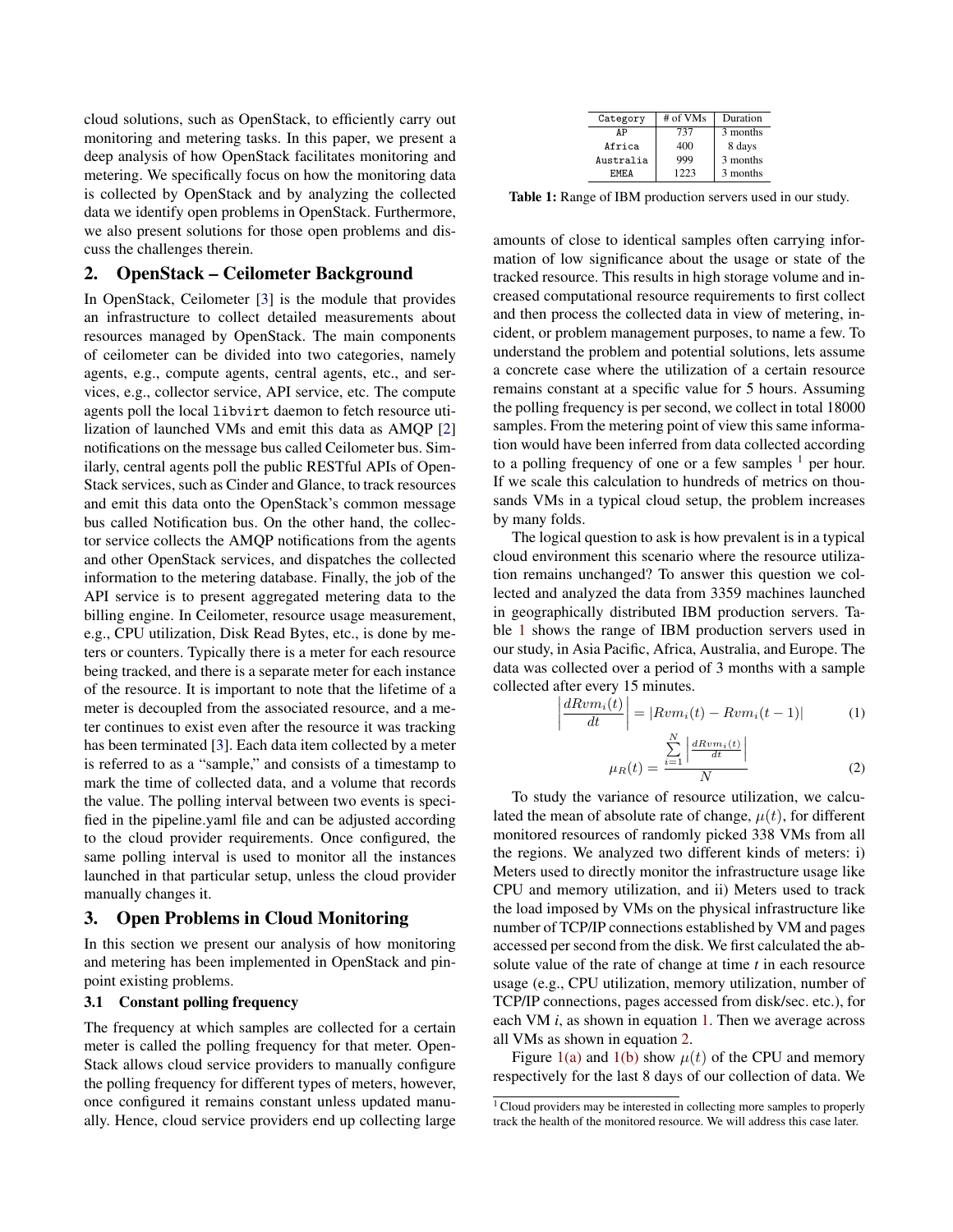<span id="page-2-1"></span><span id="page-2-0"></span>

<span id="page-2-5"></span><span id="page-2-4"></span>Figure 1: Mean of absolute rate of change in utilization of resource R, i.e.  $\mu_R(t)$ , for studied VMs; and tiering of VMs in three different clusters based on rate of change in utilization for resource  $R$ , i.e.  $\left| \frac{dRvm_i(t)}{dt} \right|$ ļ .

found over this period of 8 days the instantaneous variation of the resource usage to be less than 5%. We repeated this evaluation on the two other type of meters, '# of TCP/IP connection' and 'pages accessed/sec'. We found the same trend for meter monitoring as shown in figure  $1(c)$  and  $1(d)$ . This behavior hold true in average across VMs and the 3 month of data in our collection. Overall we found less than 5% of VMs having sudden variation in the tracked resource utilization.

An additional observation is that for the 5% of VMs having sudden variation in resource utilization, the polling was not frequent enough to properly capture the evolution of the change. Hence, if on one hand decreasing the polling frequency can be beneficial for the majority of the VMs, on the other hand it is advantageous to identify those VM that benefit from an increased polling frequency compared to the default in order to better capture their behavior in view of modeling it.

#### 3.2 Global polling frequency for all VMS

For each meter, Ceilometer uses the same polling frequency globally across all the VMs launched in an OpenStack setup. Tiering based on variation in resource utilization can enable a cloud service provider to monitor and collect samples from each tier at a different polling frequency, hence allowing to track at a lower polling frequency the resources having less resource usage variation. Let us consider the scenario where a metric exhibits 3 types of behaviors across a set of VMs as follows: high variance in utilization of monitored resource; predictable or medium variance; and low variance.

Currently, the cloud providers are limited to monitor this resource by sampling it at one and the same frequency in all VMs, which would be the polling frequency to capture a predefined volume of changes in the utilization of that resource, e.g., 98%,. This limitation of choice in the sampling frequencies leads to resources in the low variance tier to be over sampled by being monitored at a too high frequency, whereas the resources in the high variance tier are undersampled.

To further understand the characteristics of our data, we manually divided the VMs into three different tiers by cal<span id="page-2-7"></span><span id="page-2-6"></span><span id="page-2-3"></span><span id="page-2-2"></span>culating mean rate of change in resource utilization for each of the 338 VMs. We defined thresholds by dividing the range between maximum and minimum found values in three equal tiers for each of the four resources. Following the levels of variance in  $\mu_R(t)$  of the four monitored resource, we found that for each meter used to track these resources, more than 80% of the VMs fall in the tier with low variance; 15% were found in the tier with medium variance and 5% in the ties with high variance. Figure [1\(e\)](#page-2-4) and figure  $1(f)$ show the results for tiered CPU and tiered memory utilization, respectively. Similarly, figure  $1(g)$  and figure  $1(h)$  show the results for tiered '# of TCP/IP connections' and 'pages accessed/sec', respectively. This analysis shows that in case of un-tiered sampling, 80% of resources were monitored at a frequency higher than needed to capture their changes, whereas 5% of the resources were monitored at a frequency smaller than needed to capture their changes.

#### 3.3 Lack of policy based monitoring

To enable custom, tier based polling frequencies, OpenStack should support a policy based data monitoring. A monitoring policy defines the sampling rules for a given metric profile. Currently, Ceilometer lacks this feature, thus prohibiting the cloud providers from defining metric profiles and associated differentiating policies.

The applications hosted by a system dictate their monitoring and data retention requirements. For instance, the monitoring requirements for desktop clouds are different from those for HPC application or for MapReduce jobs. Similarly, monitoring and data retention requirements for charging purposes are different from those for system health check. Metrics with higher (/lower) monitoring data resolution requirements should be able to configure in their profile that their data is critical (/not critical) and hence an conservative (/reduced) sampling and storing policy can be associated to them. Another advantage of policy based sampling is that it enables cloud providers to separate those resources for which prompt anomaly detection is required.

Furthermore, what monitoring data needs to be collected and how monitoring data is collected highly depends on usage of these monitoring data. Our goal is to enable the cus-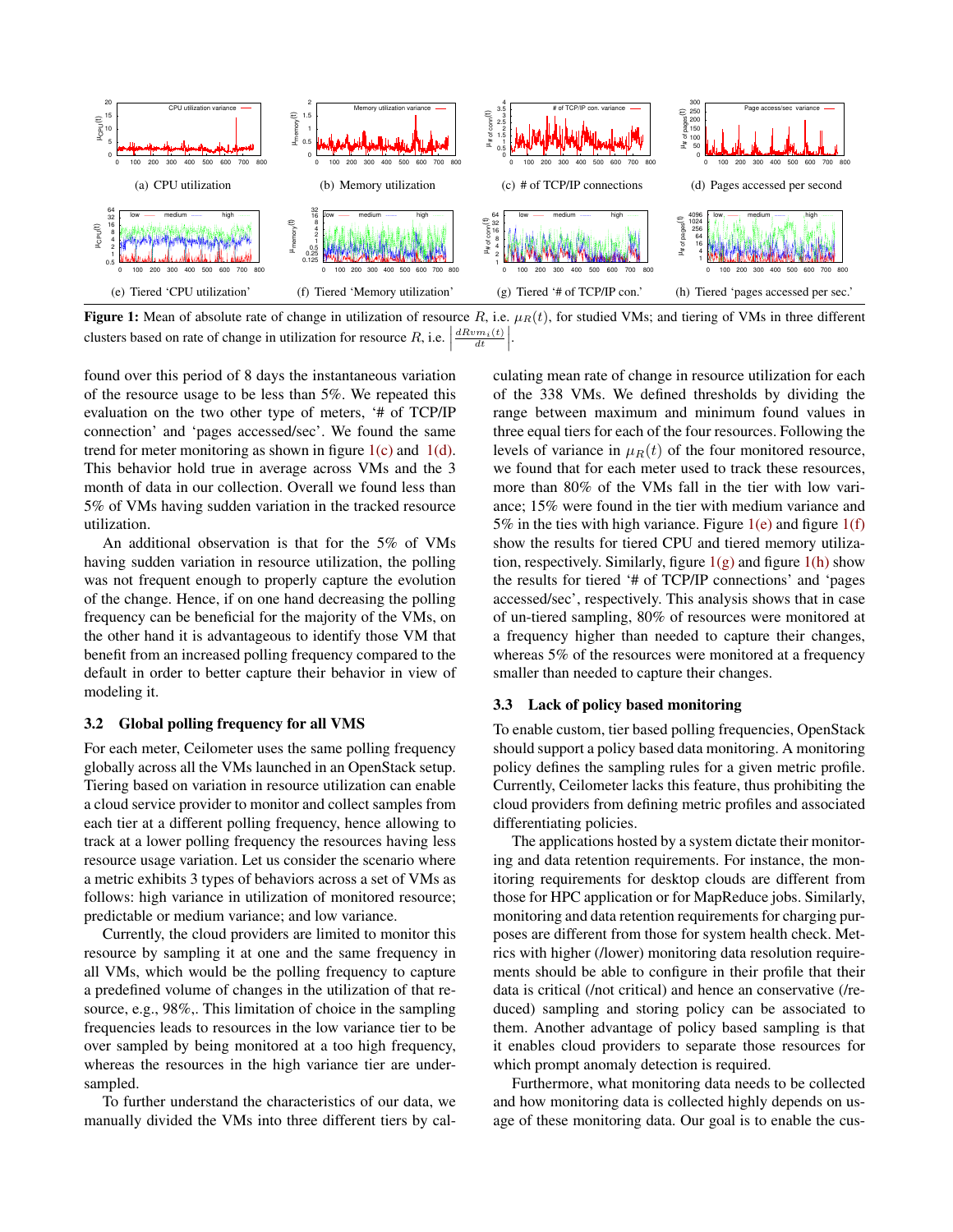<span id="page-3-0"></span>

| <b>Metric Profile</b> |                 |                               | <b>Metric Policy</b> |                                                                  |
|-----------------------|-----------------|-------------------------------|----------------------|------------------------------------------------------------------|
| Critical              | Dependency root | Used for usage based charging | Independent metric   |                                                                  |
|                       |                 |                               |                      | Conservative sampling and storage                                |
|                       |                 |                               |                      | Conservative sampling and storage                                |
|                       |                 |                               |                      | Conservative sampling and aggregated storage <sup><i>a</i></sup> |
|                       |                 |                               |                      | Per tier sampling and conservative storage                       |
|                       |                 |                               |                      | Per tier sampling and aggregated storage                         |
|                       | <b>THIAT</b>    |                               | $\sim$ 1             | $\cdots$<br>$\cdot$ . $\cdot$<br>$\sim$                          |

Table 2: Example of mapping between metric profile and metric policy ( $*$  means either of  $\checkmark$  or  $\checkmark$ ).

*<sup>a</sup>* Replaced by conservative storage in case the provider is required to keep evidence of the raw metered data for financial regulations.

tomization of metric profiles by allowing the providers to characterize each metric in terms of what it is used for (e.g., used for charging the tenant as part of the usage based price definition, used for health check etc.), or in terms of its importance in the inventory (e.g., belongs to VM hosting critical or non-critical applications), in terms of its precedence in the application flows (e.g., belongs to a leaf or root item in the dependency graph), or in terms of its dependence on other metrics (e.g., independent or correlated metric). These criterias, while extendable, represent key configuration items to be defined in the metric profile. Based on the metric profile, each metric is associated a metric policy. A polling policy can be as naive as collecting and storing only the data from the last hour, day or even week initially at full granularity and then aggregate over time; or it can be as complex as collecting data, storing it, analyzing it and then fine tune how to capture and store it in a more efficient way.

# 4. System Design

In this section we present a methodology which enables the cloud providers to customize their service management monitoring system for a policy based data monitoring such that each tier of systems with similar monitoring data behavior and business needs gets its VMs monitored according to the same dedicated polling policy, different from the other tiers.

#### <span id="page-3-3"></span>4.1 Metric profiling

Our solution allows cloud providers to specify configuration items such as: (i) REST URLs of the usage calculation classes for the usage based pricing -these classes typically calculate the transformation of the raw metered data into the charged unit of measure, or the maximum or sum of the metered values, or more complex metric aggregations; (ii) inventory and interdependencies between servers, applications, network devices, software, configuration files, operating systems and other IT infrastructure components expressed as graphs, xml files or spreadsheets [\[10](#page-6-5)]; (iii) event correlation engine API [\[11\]](#page-6-6).

The proposed solution programmatically and periodically accesses the specified sources of data to automatically populate or update the profile of each metric. A mapping between each item in the profile and its corresponding sampling rule is to be maintained manually by the cloud provider. For instance, a metric that is critical or belongs to root item in

<span id="page-3-1"></span>

<span id="page-3-2"></span>Figure 2: Change Point Detection and Symbolic Aggregation Approximation on CPU utilization of a VM over period of two days.

the dependency graph requires a more conservative sampling and storage policy compared to a metric that is non-critical, belongs to a leaf item in the dependency graph or is not used for usage based charging.

Table [2](#page-3-0) illustrates a potential mapping between metric profiles and metric policies. A conservative sampling implies using the default high frequency sampling of the monitoring system; a conservative storage means recording all the collected data samples; a per tier sampling denotes a reduced sampling frequency as inferred by our solution for the behavior of the metrics in that tier; an aggregate storage means applying a corresponding aggregation rule e.g., keeping the independent metric only in case of correlated metrics, or aggregating as indicated by the usage calculation class for a metered metric, etc., and then recording only the value of the aggregate.

#### 4.2 Tiered polling frequency

Once configured and enabled, the service management monitoring system, e.g., Ceilometer, polls the systems metrics initially at a regular, default frequency. We first identify the metrics suitable for aggregated storage and apply the aggregation technique on the fly. For instance, for metrics characterized as correlated to another metric, we compare the new sample to the last stored sample and store the new one in the database only if its value is different than the last one. The metrics used for usage based charging will be applied the usage calculation logic (e.g., sum, max, min) and the result will update the current value without creating a new entry in the database.

Then we identify the metrics suitable for tiered sampling. Each sample of data collected from the cloud environment is a data point in the time series of that metric on a given configuration item. After sufficient data is collected, e.g., for a few weeks, we apply a Change Point Detection (CPD) analysis algorithm [\[12](#page-6-7)] on their time series to identify the number and timing of the changes that occur in each metric. Figure  $2(a)$  shows an example of CPD applied on a CPU uti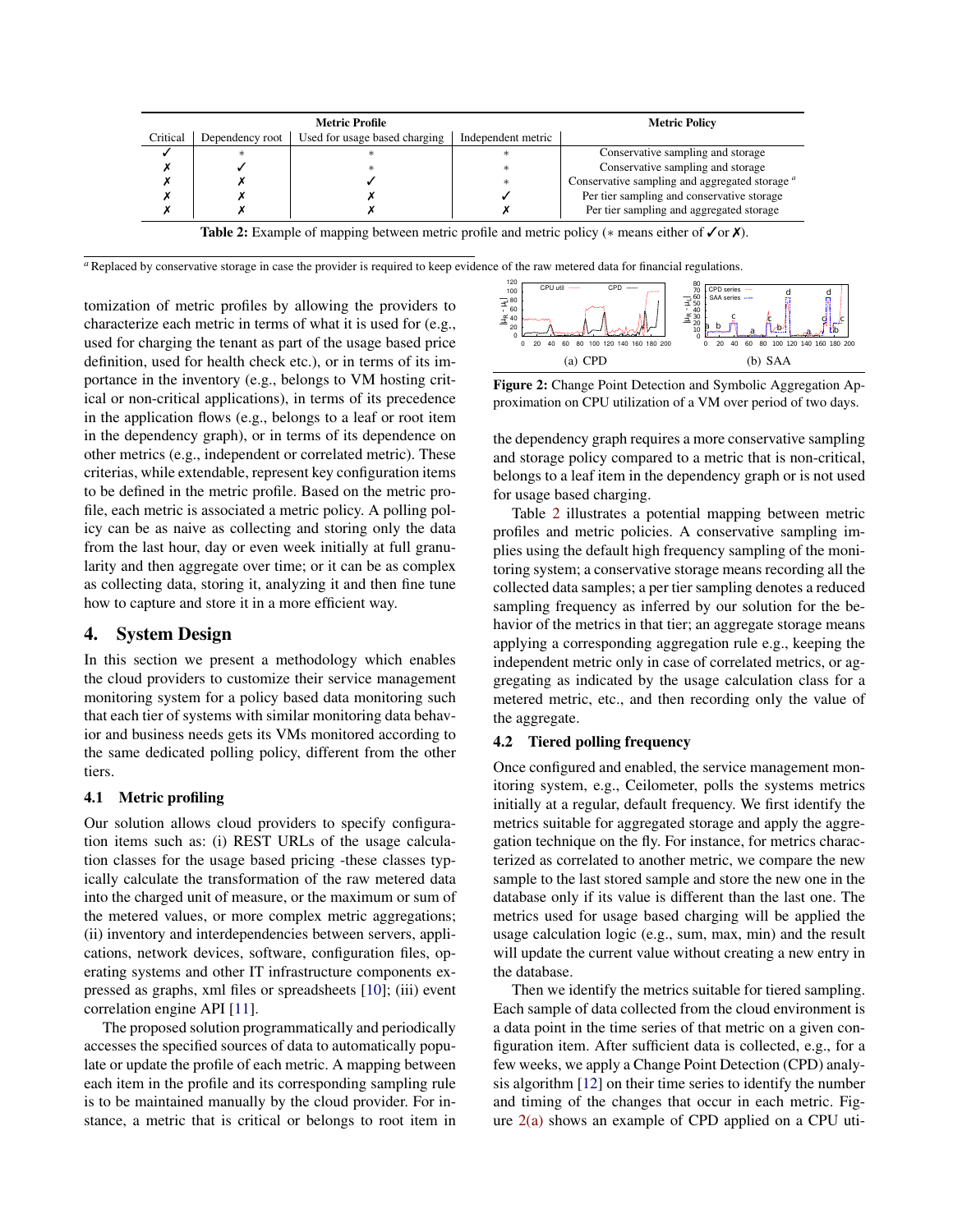lization of a VM over period of two days. We subsequently apply Symbolic Aggregate Approximation [\[7](#page-6-8), [21\]](#page-6-9) on the change point time series to convert the data into a discrete format of a sequence of symbols with a small alphabet size as shown in figure [2\(b\).](#page-3-2) The strings obtained, e.g. 'abcacbdacdbc' in given example, encode the change behavior of the metrics selected for a reduced sampling. Thus, one symbol corresponds to the flat, monotone segments of invariable behavior, while a few other symbols indicate when the metric changed. Therefore, we are interested to collect precise data around the timing of the change occurrences which correspond to changes in the metrics statistical properties, while collecting samples during the monotone stretches of consecutive identical symbols is of less interest. When these segments of unchanged performance keep for many hours, it is unnecessary to poll and store data at 1 to 5 seconds interval. In consequence, a few samples only are to be collected during those segments of unchanged performance.

Furthermore, we notice that large groups of metrics have similar change point time series, with spikes corresponding to seasonal periods of the day and of the week/week-end. To reduce the number of metric policies to maintain, we split the sequences in segments corresponding to weekly periods (Monday to Sunday) and group them. We employ the Structural Similarity algorithm [\[7,](#page-6-8) [21](#page-6-9), [26\]](#page-6-10) to cluster the symbol segments generated above into tiers of metrics with similar sequences. A metric having all its weekly segments in one group indicates that its weekly pattern is stable across the analyzed weeks. We filter out of the tiers all the metrics with segments scattered in different clusters. We infer then the polling frequency for the remaining metrics in a tier from their weekly sequence of symbols as follows:

- For each isolated occurrence of a spike symbol in any metric segment, data is collected from the timing of the beginning of the spike until the end of the spike (e.g., every second during a minute).
- For the segments with unchanged performance, data is collected hourly only if no isolated spike has already triggered data collection during that hour.

The signature of the polling timing identified in each tier represents the sampling metric policy of that tier. As these policies are made available by our solution, the service management monitoring system can switch to from the default policy and start making an efficient usage of storage and computational resources.

Online Analysis: as a metric behavior or monitoring policy evolves over time, its classification in a particular tier may become unsuitable for the new sampling and storage requirements. A metric policy update will directly trigger the reclassification of the metric into the default, full sampling tier, where the process of classification described above will be re-applied. However, a metric behavior update is not directly signaled unless it is monitored. To this end, we compare the samples collected for tier based sampling to the most recent average of the past collected values corresponding to the metrics sequence symbol generated by the Symbolic Aggregate Approximation for that particular time in the sequence. If the difference is bigger than a threshold (e.g., 10%), we place the metric into the default, conservative sampling tier, for reclassification. An additional goal is to identify and use in the meter profile those configuration items that have a reduced sensitivity to the changes in the monitored environment, and hence a limited potential of causing the metrics to oscillate between the tiers.

# 5. Preliminary Results

We used Python and R [\[8](#page-6-11)] for this preliminary evaluation of our solution. The data analyzed was collected from IBM production servers over a period of 3 months (Table [1](#page-1-0) and §[3.1\)](#page-1-3).

<span id="page-4-0"></span>

| Policy                   | <b>Data Reduction</b> |            | <b>Miss Detecion Rate</b> |  |  |  |  |
|--------------------------|-----------------------|------------|---------------------------|--|--|--|--|
|                          | Non Aggressive        | Aggressive |                           |  |  |  |  |
| Cons_Sam + Cons_Stor     | $0\%$                 | $0\%$      | 3%                        |  |  |  |  |
| $Cons\_Sam + Aggr\_Stor$ | 61.17%                | 70.17%     | 3%                        |  |  |  |  |
| Tier_Sam + Cons_Stor     | 72.7%                 | 76.8%      | $0.05 - 0.1\%$            |  |  |  |  |
| Tier_Sam + Aggr_Stor     | 76.32%                | 80.04%     | $0.05 - 0.1%$             |  |  |  |  |

Table 3: Data reduction and miss detection rate under different policies.

For evaluation purposes we compared default or conservative sampling and storage with tiered sampling and aggregated storage. The policies introduced in §[4.1](#page-3-3) and Table [2,](#page-3-0) were defined based on two procedures, one aggressive and the other non aggressive. In the aggressive approach, i) we set a higher threshold for aggregated storage, and ii) we aggressively reduce the polling frequency when collecting monitoring data from tiers with low variance in the resource utilization. For each policy, we measured the reduction in the collected data size, as well as the missed anomaly detection rate. The missed anomaly detection rate was calculated by comparing the data collected for each policy with the anomalies found by examining the system logs collected for the same time period using sysstat utilities [\[9](#page-6-12)]. The sysstat data was collected at a frequency double than the maximum polling frequency used to collect the monitoring samples. We defined anomaly as a missed sample having a sudden increase or decrease in utilization as compared to its adjacent samples. Furthermore, for the policies involving metered data we enforced that we store enough samples so that metering tasks can be successfully performed in following revenue calculation stages.

Table [3](#page-4-0) illustrates the results of our evaluation. Notice that by storing aggregated data instead of conservatively storing all samples, we obtained a 60% to 70% reduction in data collected for monitoring purpose. The decrease in data size was due to storing only samples which either conveyed useful information about the current health of the monitored resource or were required for charging purposes. The missed anomaly detection rate for conservative sampling was found 3% as the default polling frequency was not high enough to track the changes in VMs having sudden variations in resource utilization.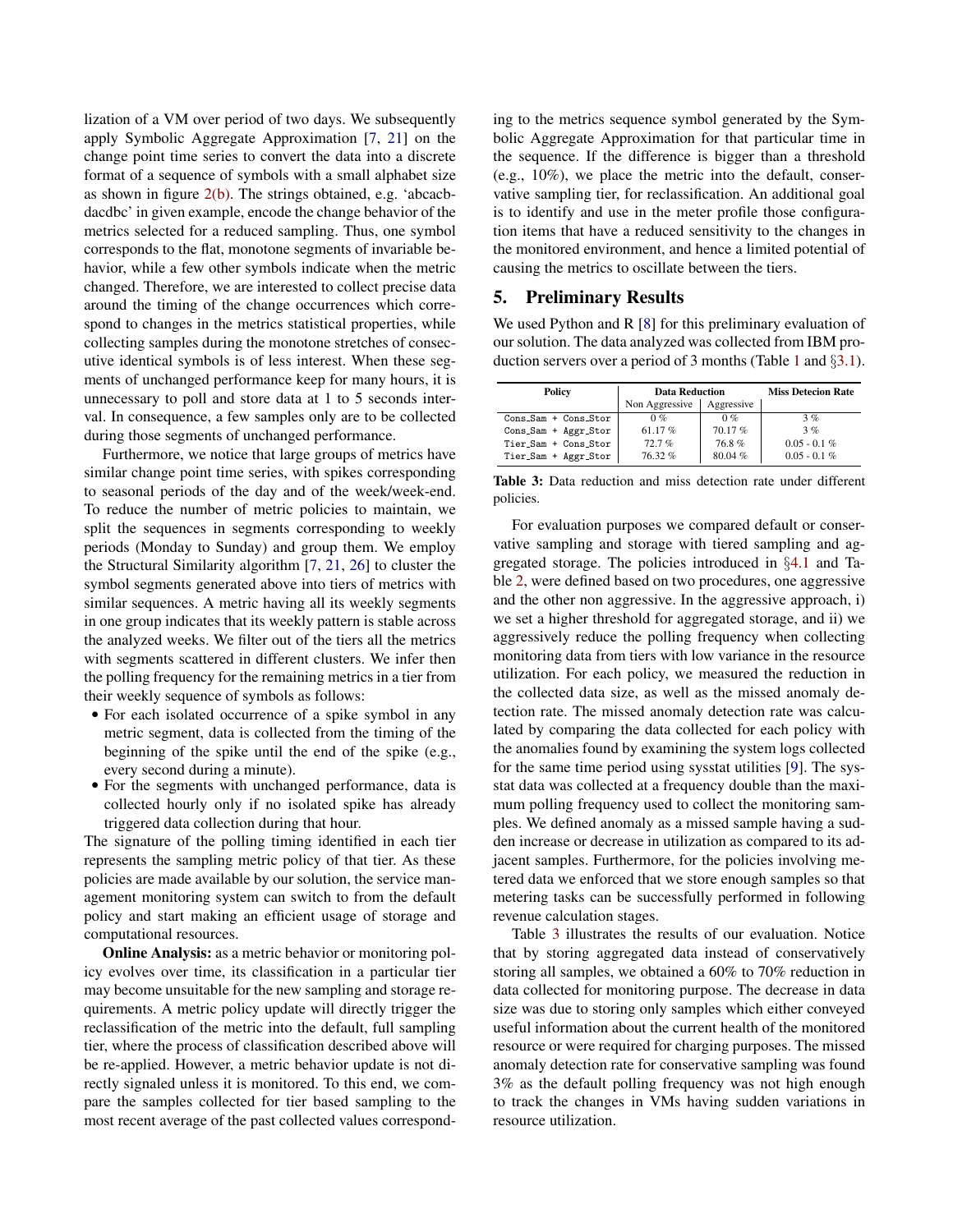Next, when tiered sampling was enabled with conservative storing of every sample, we were able to reduce the data size by 72% to 76% whereas missed anomaly detection rate was found to be only 0.05% to 0.1% due to higher polling frequency used for the set of VMs having sudden variations in resource utilization. Further evaluation revealed that 99.99% of the anomalies were from the tier for which reduced the polling frequency was used. Hence missed anomaly detection rate can be further reduced by using less aggressive approach.

Finally, when applying both tiered sampling and aggregated storage, we obtained up to 80% reduction in data size. Missed anomaly detection rate remained the same as in the case of tiered sampling with conservative storing, since shifting from conservative to aggregated storage without changing the sampling policy does not affect the anomaly detection.

### 6. Potential Impact and Current Work

We estimated the storage savings by considering an average object size of a sample of 1024 bytes [\[4](#page-6-13)]. This size is due to the information related the resource usage plus the additional fields, e.g., instance id, timestamp, resource id, user id, project id, etc. If a single VM produces 100 counters per second and storage costs \$0.07 per GB then a rough estimate of savings for an environment of 1000 VM, per year can be calculated as following:

0.8 x \$0.07 per GB / month x 100 samples / sec x 1024 bytes x 60 sec / min x 60 min / hour x 24 hours / day x 30 days / month / 10 ˆ 9 bytes / GB = \$14.864 / VM / month x  $1000 \text{ VMs} = $14,864$  / environment / month, which accumulated over one year results in a saving of \$1,159,392 / environment / year  $2$ .

It is important to note that in some cases (e.g. metering data for charging) cloud providers are bound by SLA to keep customer data for as long as 3 to 5 years. Therefore, our solution is beneficial to both tenant (for the savings) and provider (for the competitive advantage).

On-going efforts We are looking for new criterias of evaluation besides the missed anomaly detection that could shed additional light on the impact of our policy based monitoring on the service management functionality. Also, the current solution attributes fixed weights to the profile items in the different policies, while a change in the environment, e.g., an incident, may increase the relevance of leaf systems detailed monitoring data and hence require an augmented weight to be reflected in an increased polling frequency. Furthermore, we are evaluating our solution in real time scenarios. Our plan is to have our solution integrated with IBM production servers to directly evaluate it by comparing it with existing more conservative setups used to collect monitoring data. This will help in gaining more confidence on our approach and carve the aspects that lead to positive results. We are also investigating the effects of using different window sizes for CPD analysis, and performing more fine grained symbolic approximation of data generated by CPD, on the resource requirements for cloud management. This evaluation will provide to the cloud providers further control on the monitoring setup as it will enable them to perform informed tradeoffs between the degree of monitoring and the cost associated with the monitoring setup.

#### 7. Related Work

The focus of several recent works [\[13](#page-6-14)[–15](#page-6-15), [19](#page-6-16), [25](#page-6-17)] is on providing an efficient and scalable cloud monitoring setup, however, these works do not consider or discuss reduction in collected monitoring data. Similarly, some other works in distributed state monitoring such as [\[20,](#page-6-18) [24](#page-6-19)] are either to study the problem of employing distributed constraints to minimize the communication cost or to ensure trustworthiness of resource accounting [\[17](#page-6-20), [22\]](#page-6-21). While these works either provide communication efficient detection or verifiable resource accounting, we study the lower level problem on efficiently collecting monitoring data for both anomaly detection as well as cloud metering purposes. Recently, there has also been work done to evaluate the idea of using Time-Series storage for the metering data but unlike us the goal of this work is limited to reducing the avgObjSize of each sample [\[5](#page-6-22), [6](#page-6-23)]. Volley [\[23](#page-6-24)] proposes violation likelihood based state monitoring for datacenters and perhaps is closest to our work as it also utilizes node-level adaption algorithms to minimize monitoring cost. Our work differs from Volley in a sense that we not only study the effect of controlled monitoring on anomaly detection but also study its impact on cloud metering. Finally, some works make assumption on value distribution[\[16](#page-6-25)] in clustering VMs for multi-cloud systems, while our approach makes no such assumption.

#### 8. Conclusion

In this paper, we presented an analysis of how monitoring data is collected by OpenStack. By analyzing the characteristics of the collected monitoring data, we identified several open problems and presented alternative solutions. Our preliminary evaluation using actual data from IBM production servers reveals that it is possible to reduce the monitoring data size upto 80% and missed anomaly detection rate from 3% to as low as 0.05% to 0.1%.. We believe that we have looked deeply into how monitoring subsystem provided by open source cloud solutions collect data and this paper will lead to lots of discussion on how these subsystems can be improved.

*Acknowledgments* Thanks to the anonymous reviewers and our shepherd, Jia Wang, for their valuable feedback. This work was sponsored in part by the NSF under CNS-1405697 and CNS-1422788 grants.

<sup>&</sup>lt;sup>2</sup>The amount of stored data increases each month and can be represented by an arithmetic progression. Hence,  $n \frac{(a_1 + a_n)}{2}$  was used to calculate the cost accumulated over period of 12 months.